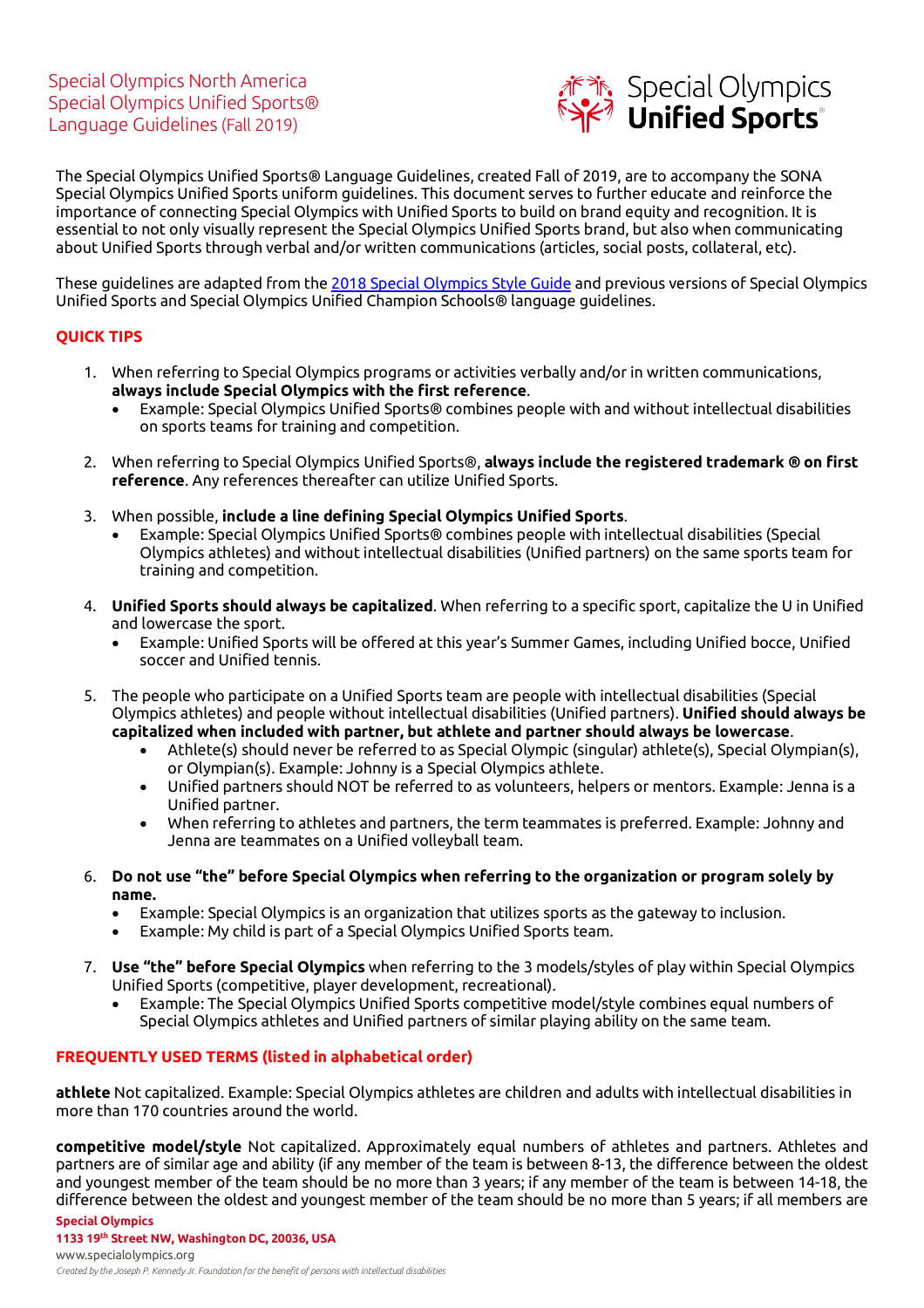19+, there cannot be more than a 20 year age difference between oldest/youngest team members). Teams compete without any modifications to the Special Olympics Official Sports Rules. Teams are eligible for advancement to Regional and World Games.



**developmental disabilities** A general term for a range of conditions related to impairment in

physical, learning or behavioral areas. These conditions include intellectual disabilities. NOTE: Special Olympics uses the more specific term: intellectual disabilities (See intellectual disabilities.)

**intellectual disabilities** As of 2004, this is the official term used by Special Olympics to refer to our focus population. Use the singular when referring to one person, e.g., "a child with an intellectual disability," or "a child with intellectual disability." Use plural when referring to more than one person, e.g., "adults and children with

intellectual disabilities." May be abbreviated as "ID" on second reference. NOTE: Special Olympics does not use the term intellectual and developmental disabilities, which is a broader category. As background, see developmental disabilities.

**mental retardation** Do not use. This outdated wording was eliminated from U.S. federal health, education and labor policy by the passage of Rosa's Law in 2010. It has been replaced with the term "intellectual disability." In descriptions, please use "people-first" language, as in: a "person with an intellectual disability" or "children and adults with intellectual disabilities." **Other terms to avoid**: handicapped, challenged, disabled, "suffering" from a disability, "special" athletes, "kids".

**Olympic-type or Olympic-style sports** Used to describe the 30+ sports offered to Special Olympics athletes.

Hyphenate. Click here for the official titles of sports offered through Special Olympics. Click here and scroll down to sport icons for summer and winter sport iconography.

**partner** Not capitalized. Unified partner refers to people without intellectual disabilities. Example: The Unified Sports tennis match featured an athlete from Costa Rica and a partner from Turkey.

**person-first or people-first language** lower-case. Person-first or people-first language puts the person first, not a diagnosis. This language signals that a person is not defined by a disability; disability may just be one characteristic – and comes last. Examples: athlete with a disability, not disabled athlete; child with an intellectual disability; adult with autism; athlete with cerebral palsy.

**Play Unified** A marketing campaign started in 2017 to encourage people to participate in Special Olympics Unified Sports.

**player development model/style** Not capitalized. Approximately equal numbers of athletes and partners. Same age requirements as competitive model (see above), not required to be of similar abilities; players of higher abilities can serve as mentors. Rules modifications are allowed. Minimum of 8-week training period before competition. Teams are not eligible to compete at Regional and World Games.

**Project UNIFY** This term is no longer in use.

**recreational model/style** Not capitalized. Not required to meet the minimum training, competition and team composition requirements of competitive or player development models (see above), but they must be implemented by a Special Olympics Program or implemented in direct partnership with a Special Olympics Program. Approximately 25% of the team should be composed of players with intellectual disabilities; 25% of players without any disability. Teams are not eligible to compete at Regional and World Games. Focus is on having fun together.

**Special Olympics** The preferred name of the organization is Special Olympics. Please do not refer to: "the" Special Olympics or a Special Olympic (singular) competition. If possible, avoid the possessive (Special Olympics'); never refer to Special Olympics's. NOTE: The legal name is Special Olympics, Inc. -- not Special Olympics International. You do not need to use the official name, except in documents. Also: The abbreviations SOI or SO are acceptable in informal use only.

**sports** Individual sports are not capitalized. Athletes can compete in 30+ sports, including summer and winter sports, as well as local and demonstration sports. NOTE: Special Olympics prefers to refer to sports offered, rather than official sports. Example: Special Olympics offers more than 30 sports around the world. Click here for the official titles of sports offered through Special Olympics.

**teammate** Not capitalized. Refers to people with and without intellectual disabilities who participate in Unified Sports. Example: More than 1.2 million teammates take part in Special Olympics Unified Sports. NOTE: When appropriate, the term teammate is preferred over partner.